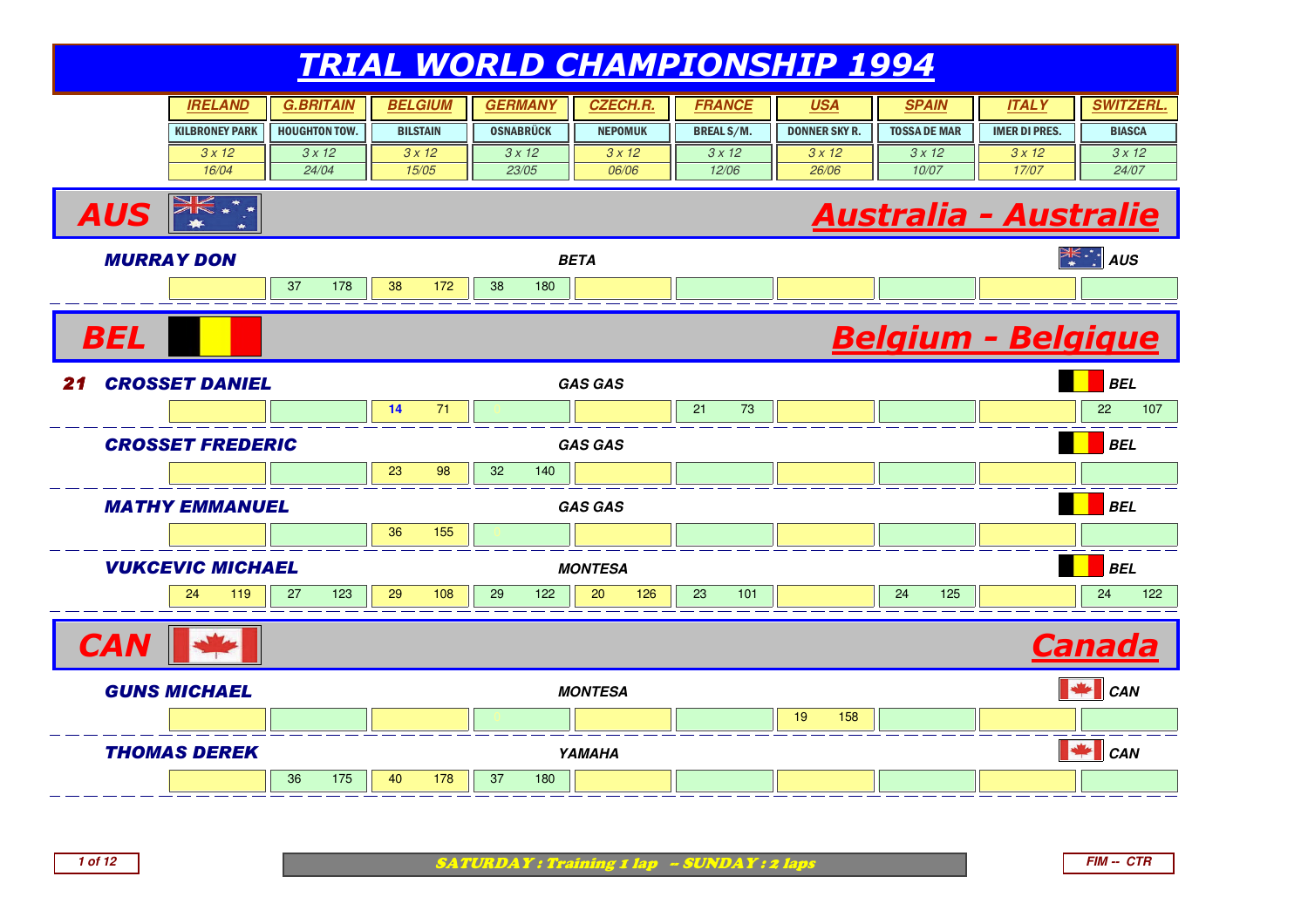| <b>IRELAND</b>        | <b>G.BRITAIN</b>     | <b>BELGIUM</b>  | <b>GERMANY</b>   | <b>CZECH.R.</b> | <i><b>FRANCE</b></i> | <u>USA</u>           | <b>SPAIN</b>        | ITAL Y               | ""TZERL.      |
|-----------------------|----------------------|-----------------|------------------|-----------------|----------------------|----------------------|---------------------|----------------------|---------------|
| <b>KILBRONEY PARK</b> | <b>HOUGHTON TOW.</b> | <b>BILSTAIN</b> | <b>OSNABRÜCK</b> | <b>NEPOMUK</b>  | <b>BREAL S/M.</b>    | <b>DONNER SKY R.</b> | <b>TOSSA DE MAR</b> | <b>IMER DI PRES.</b> | <b>BIASCA</b> |
| 3x12                  | 3x12                 | 3x12            | 3x12             | 3x12            | 3x12                 | 3x12                 | 3x12                | 3x12                 | 3x12          |
| 16/04                 | 24/04                | 15/05           | 23/05            | 06/06           | 12/06                | 26/06                | 10/07               | 17/07                | 24/07         |

#### Czech.Rep. - Rep.Tcheque



**2 of 12**

**CZE** 

SATURDAY : Training 1 lap -- SUNDAY : 2 laps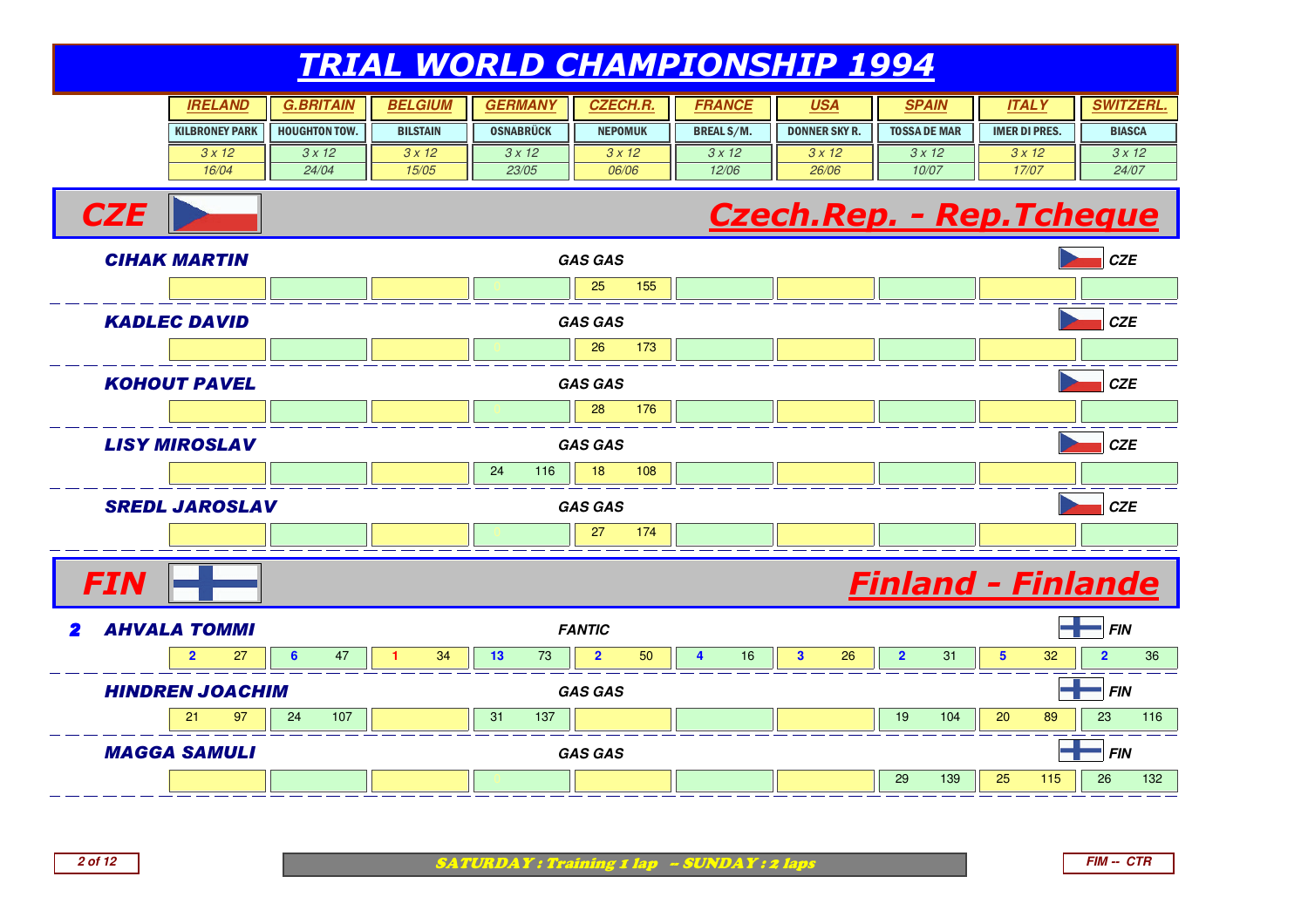|    |                           |                  | <b>IRELAND</b>        |    | <b>G.BRITAIN</b>     |              | <b>BELGIUM</b>  |    | <b>GERMANY</b>   | <b>CZECH.R.</b> |     | <b>FRANCE</b>     |       | <u>USA</u>           |       |    | <b>SPAIN</b>        | <b>ITALY</b>         |       | <b>SWITZERL.</b> |      |
|----|---------------------------|------------------|-----------------------|----|----------------------|--------------|-----------------|----|------------------|-----------------|-----|-------------------|-------|----------------------|-------|----|---------------------|----------------------|-------|------------------|------|
|    |                           |                  | <b>KILBRONEY PARK</b> |    | <b>HOUGHTON TOW.</b> |              | <b>BILSTAIN</b> |    | <b>OSNABRÜCK</b> | <b>NEPOMUK</b>  |     | <b>BREAL S/M.</b> |       | <b>DONNER SKY R.</b> |       |    | <b>TOSSA DE MAR</b> | <b>IMER DI PRES.</b> |       | <b>BIASCA</b>    |      |
|    |                           |                  | 3x12                  |    | 3x12                 |              | 3x12            |    | 3x12             | 3x12            |     |                   | 3x12  |                      | 3x12  |    | 3x12                | 3x12                 |       |                  | 3x12 |
|    |                           |                  | 16/04                 |    | 24/04                |              | 15/05           |    | 23/05            | 06/06           |     |                   | 12/06 |                      | 26/06 |    | 10/07               |                      | 17/07 | 24/07            |      |
|    | <b>FRA</b>                |                  |                       |    |                      |              |                 |    |                  |                 |     |                   |       |                      |       |    |                     |                      |       | <b>France</b>    |      |
|    | <b>ALBERO SEBASTIEN</b>   |                  |                       |    |                      |              |                 |    |                  | <b>MONTESA</b>  |     |                   |       |                      |       |    |                     |                      |       | <b>FRA</b>       |      |
|    |                           |                  |                       |    |                      | 35           | 135             |    |                  |                 |     | 25                | 103   |                      |       |    |                     |                      |       |                  |      |
| 11 | <b>CAMOZZI BRUNO</b>      |                  |                       |    |                      |              |                 |    |                  | <b>SCORPA</b>   |     |                   |       |                      |       |    |                     |                      |       | <b>FRA</b>       |      |
|    |                           | $\boldsymbol{9}$ | 39                    | 10 | 60                   | $\mathbf{9}$ | 57              | 10 | 64               | $\mathbf{9}$    | 79  | $\overline{7}$    | 20    | 8                    | 38    | 8  | 58                  | $\overline{7}$       | 34    |                  |      |
| 19 | <b>CAMOZZI CHRISTOPHE</b> |                  |                       |    |                      |              |                 |    |                  | YAMAHA          |     |                   |       |                      |       |    |                     |                      |       | <b>FRA</b>       |      |
|    |                           |                  |                       |    |                      | 17           | 81              | 20 | 101              | 17              | 105 | 20                | 66    |                      |       | 21 | 114                 | 12                   | 68    |                  |      |
|    | <b>GAU MICHEL</b>         |                  |                       |    |                      |              |                 |    |                  | <b>GAS GAS</b>  |     |                   |       |                      |       |    |                     |                      |       | <b>FRA</b>       |      |
|    |                           |                  |                       |    |                      |              |                 |    |                  |                 |     | 27                | 129   |                      |       | 31 | 140                 |                      |       |                  |      |
| 24 | <b>MICHAUD THIERRY</b>    |                  |                       |    |                      |              |                 |    |                  | <b>FANTIC</b>   |     |                   |       |                      |       |    |                     |                      |       | <b>FRA</b>       |      |
|    |                           | 15               | 70                    | 21 | 101                  | 16           | 79              | 16 | 91               |                 |     | 22                | 74    |                      |       | 17 | 96                  | 19                   | 88    | 20               | 103  |
| 17 | <b>NICTOU JEAN LUC</b>    |                  |                       |    |                      |              |                 |    |                  | <b>BETA</b>     |     |                   |       |                      |       |    |                     |                      |       | <b>FRA</b>       |      |
|    |                           | 16               | 81                    | 14 | 71                   | 13           | 65              | 17 | 93               | 16              | 101 | 12                | 33    | 14                   | 56    | 16 | 89                  | 14                   | 75    | 17               | 100  |
|    | <b>VAUDEY PHILIPPE</b>    |                  |                       |    |                      |              |                 |    |                  | <b>GAS GAS</b>  |     |                   |       |                      |       |    |                     |                      |       | <b>FRA</b>       |      |
|    |                           |                  |                       |    |                      |              |                 |    |                  |                 |     |                   |       |                      |       | 33 | 141                 |                      |       |                  |      |

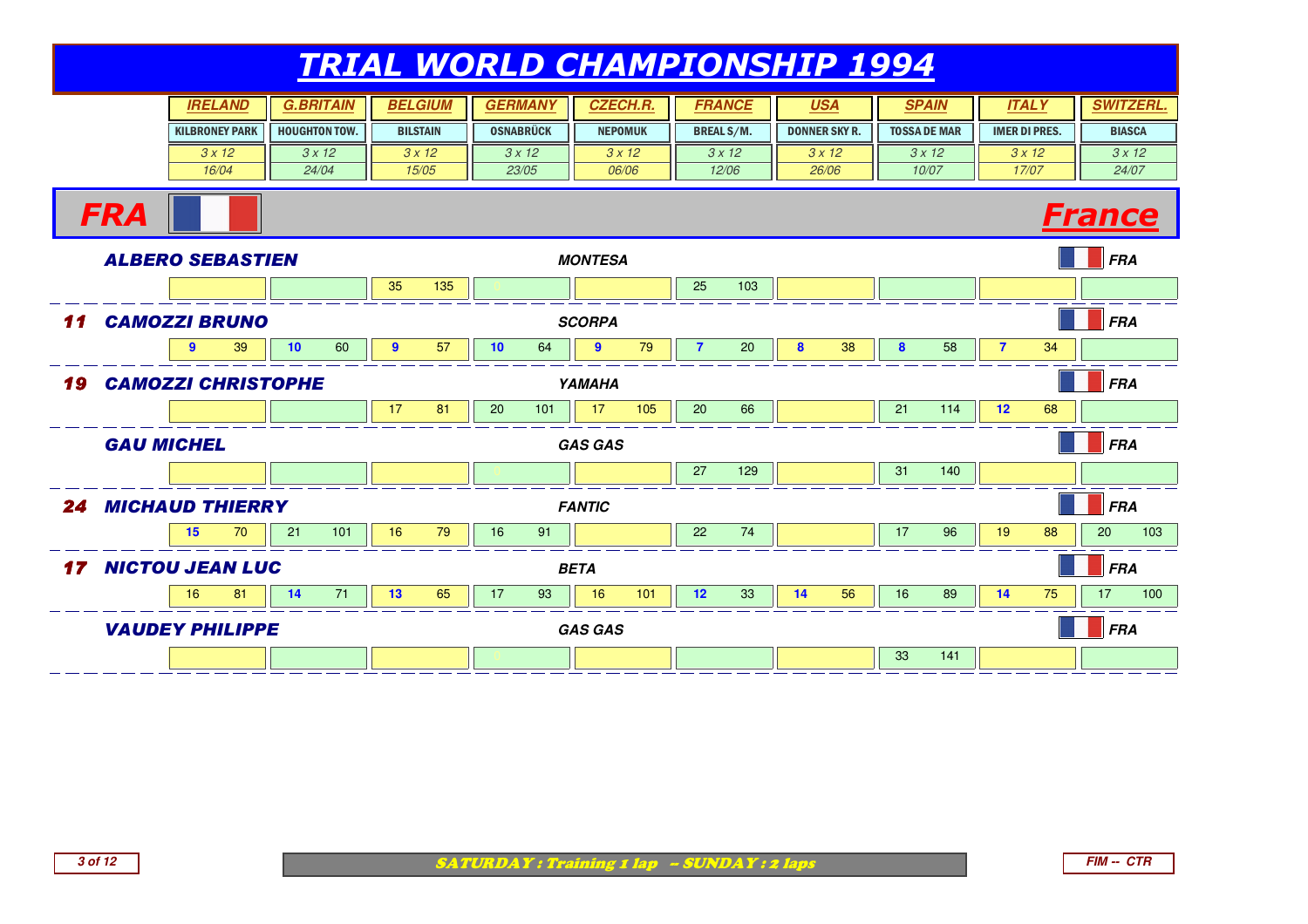#### TRIAL WORLD CHAMPIONSHIP 1994**SPAIN IRELAND G.BRITAIN BELGIUM GERMANY CZECH.R.** KILBRONEY PARK $3 \times 12$  16/04HOUGHTON TOW. BILSTAINOSNABRÜCK II NEPOMUK **FRANCE USA SPAIN ITALY SWITZERL.** BREAL S/M.DONNER SKY R. II TOSSA DE MAR IMER DI PRES. II BIASCA  $3 \times 12$  24/04 $3 \times 12$  15/05 $3 \times 12$  23/05 $3 \times 12$  06/06 $3 \times 12$  12/06 $3 \times 12$  26/06 $3 \times 12$  10/07 $3 \times 12$  17/07 $3 \times 12$  24/07**GER**  Germany - Allemagne GÖRIG MARKUS **FANTIC GER** <sup>0</sup> <sup>32</sup> <sup>126</sup> <sup>36</sup> <sup>149</sup> <sup>0</sup> <sup>0</sup> <sup>0</sup> <sup>0</sup> <sup>0</sup> <sup>0</sup> GREINER HANS **GAS / MONT GER** 20 100 || 19 89 || 21 105 || || 24 103 || || 34 144 || <mark>28 135</mark> || 25 128 KINDSVOGEL ANDREAS **GAS GAS GER** <sup>0</sup> <sup>0</sup> <sup>33</sup> <sup>144</sup> <sup>0</sup> <sup>0</sup> <sup>0</sup> <sup>0</sup> <sup>0</sup> <sup>0</sup> LETTENBICHLER ANDREAS **BETA GER** 0 21 95 || 24 104 || 0 0 || 0 0 || 0 0 || 0 0 || 0 0 || 0 0 || 21 || 25 || 0 TER JUNG JENS **BETA GER** <sup>0</sup> <sup>25</sup> <sup>106</sup> <sup>27</sup> <sup>121</sup> <sup>0</sup> <sup>0</sup> <sup>0</sup> <sup>0</sup> <sup>0</sup> <sup>0</sup>

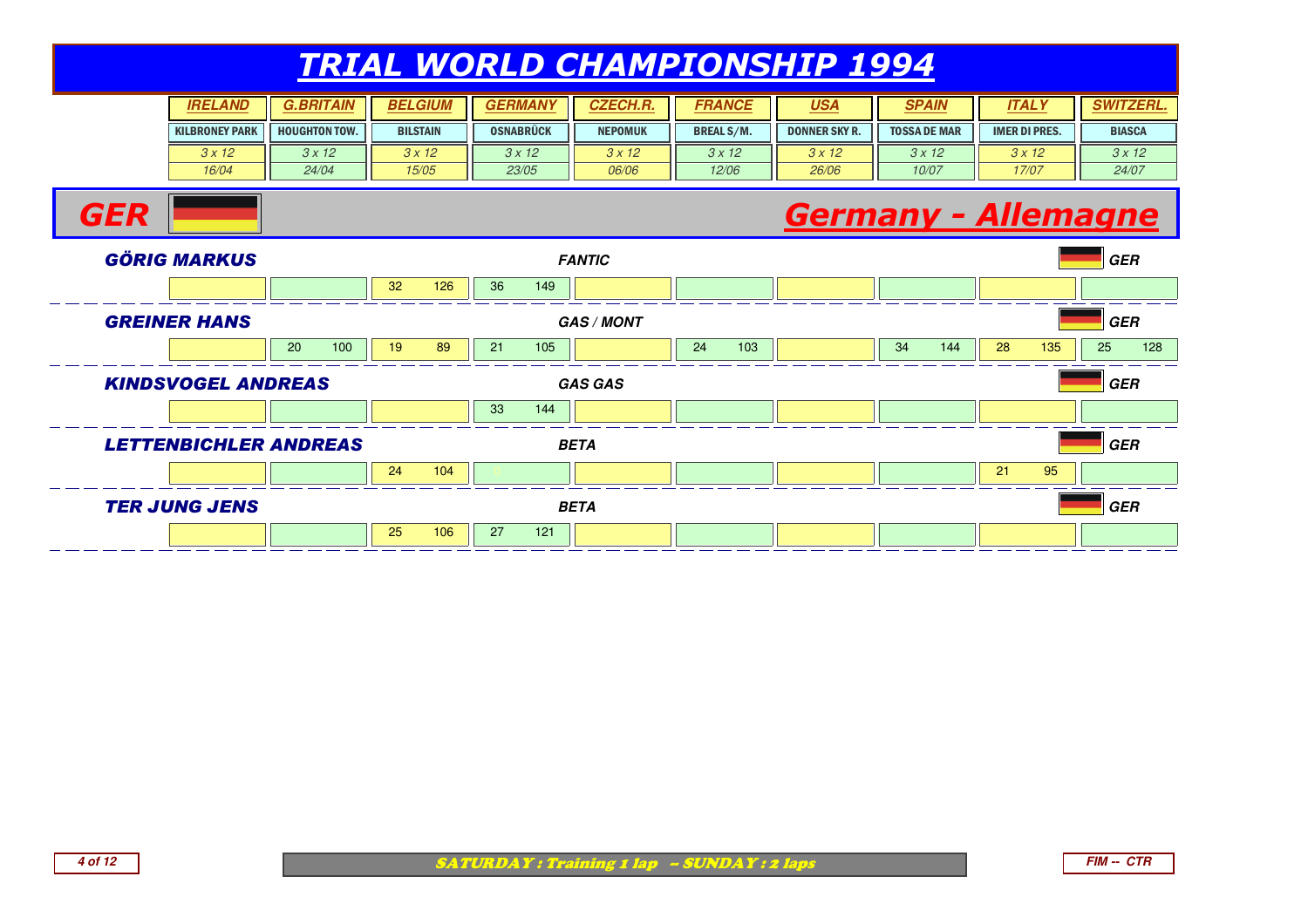| <b>IRELAND</b>        | <b>G.BRITAIN</b>     | <b>BELGIUM</b>  | <b>GERMANY</b>   | <i><b>CZECH.R</b></i> | FRANCE            | <u>USA</u>           | <b>SPAIN</b>        | <b>ITALY</b>         | <b>SWITZERL</b> |
|-----------------------|----------------------|-----------------|------------------|-----------------------|-------------------|----------------------|---------------------|----------------------|-----------------|
| <b>KILBRONEY PARK</b> | <b>HOUGHTON TOW.</b> | <b>BILSTAIN</b> | <b>OSNABRÜCK</b> | <b>NEPOMUK</b>        | <b>BREAL S/M.</b> | <b>DONNER SKY R.</b> | <b>TOSSA DE MAR</b> | <b>IMER DI PRES.</b> | <b>BIASCA</b>   |
| 3x12                  | 3x12                 | 3x12            | 3x12             | 3x12                  | 3x12              | 3x12                 | 3x12                | 3x12                 | 3x12            |
| 16/04                 | 24/04                | 15/05           | 23/05            | 06/06                 | 12/06             | 26/06                | 10/07               | 17/07                | 24/07           |

# **Great Britain - Grande Bretagne**<br>ESA



**5 of 12**

 $GBR \geq$ 

SATURDAY : Training 1 lap - SUNDAY : 2 laps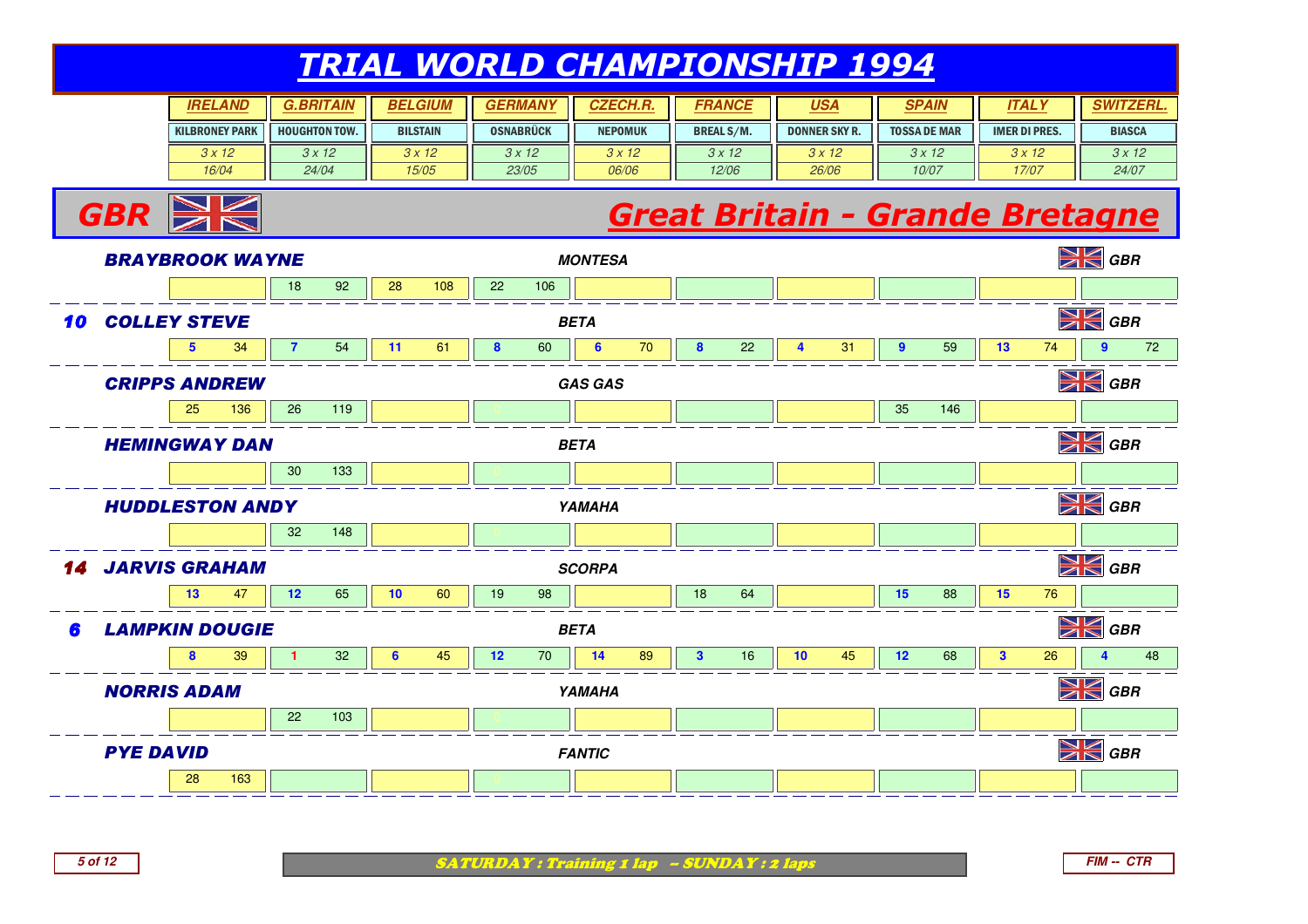

SATURDAY : Training 1 lap -- SUNDAY : 2 laps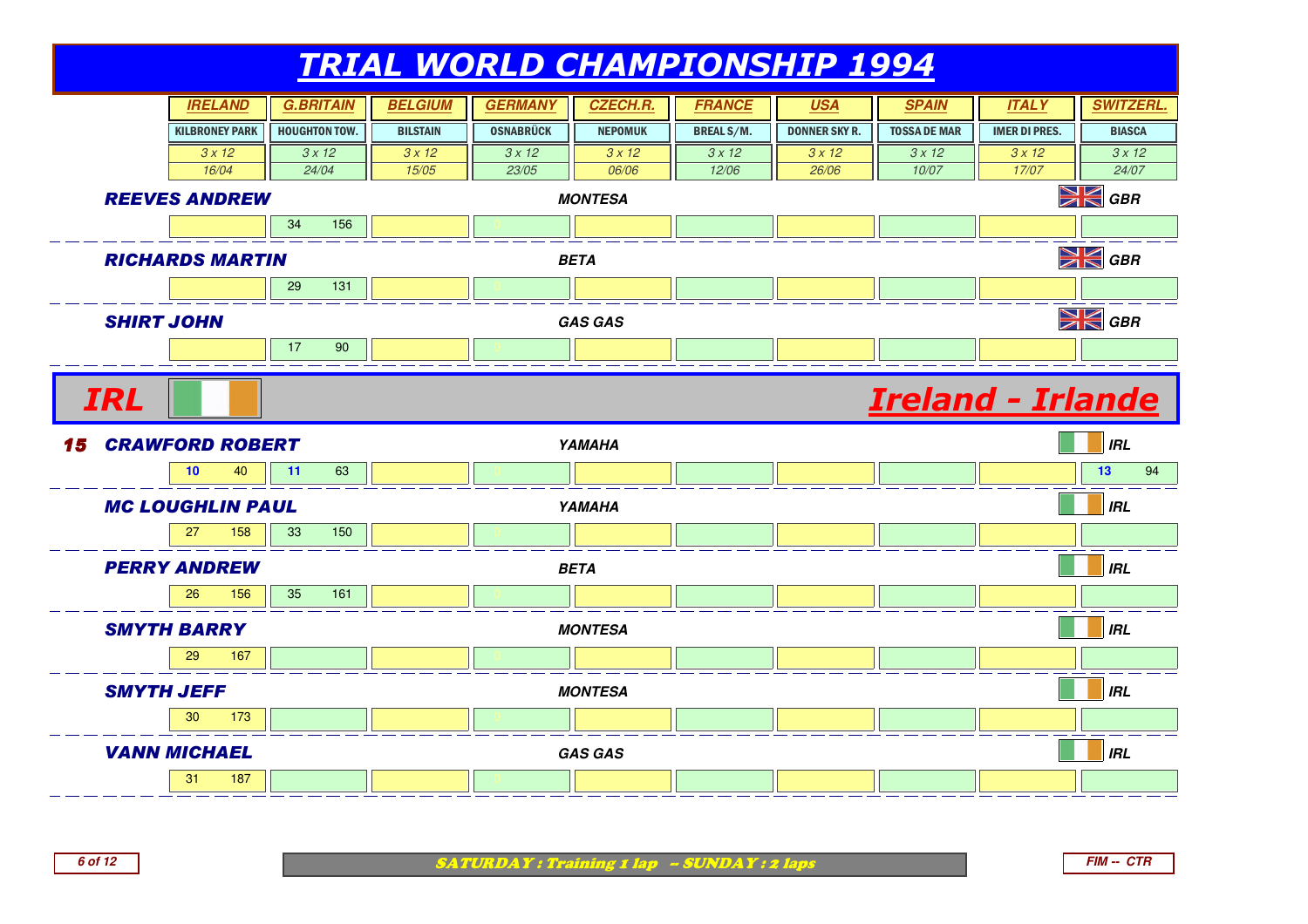| <b>IRELAND</b>        | <b>BRITAIN</b>       | <b>BELGIUM</b>  | <b>GERMAN)</b>   | <b>CZECH.R.</b> | FRANCE            | <u>USA</u>           | <b>SPAIN</b>        | <b>ITALY</b>         | <b>SWITZERL.</b> |
|-----------------------|----------------------|-----------------|------------------|-----------------|-------------------|----------------------|---------------------|----------------------|------------------|
| <b>KILBRONEY PARK</b> | <b>HOUGHTON TOW.</b> | <b>BILSTAIN</b> | <b>OSNABRÜCK</b> | <b>NEPOMUK</b>  | <b>BREAL S/M.</b> | <b>DONNER SKY R.</b> | <b>TOSSA DE MAR</b> | <b>IMER DI PRES.</b> | <b>BIASCA</b>    |
| 3x12                  | 3x12                 | 3 x 12          | 3x12             | 3x12            | 3x12              | 3x12                 | 3x12                | 3x12                 | 3x12             |
| 16/04                 | 24/04                | 15/05           | 23/05            | 06/06           | 12/06             | 26/06                | 10/07               | 17/07                | 24/07            |





**7 of 12**

ITA

SATURDAY : Training 1 lap - SUNDAY : 2 laps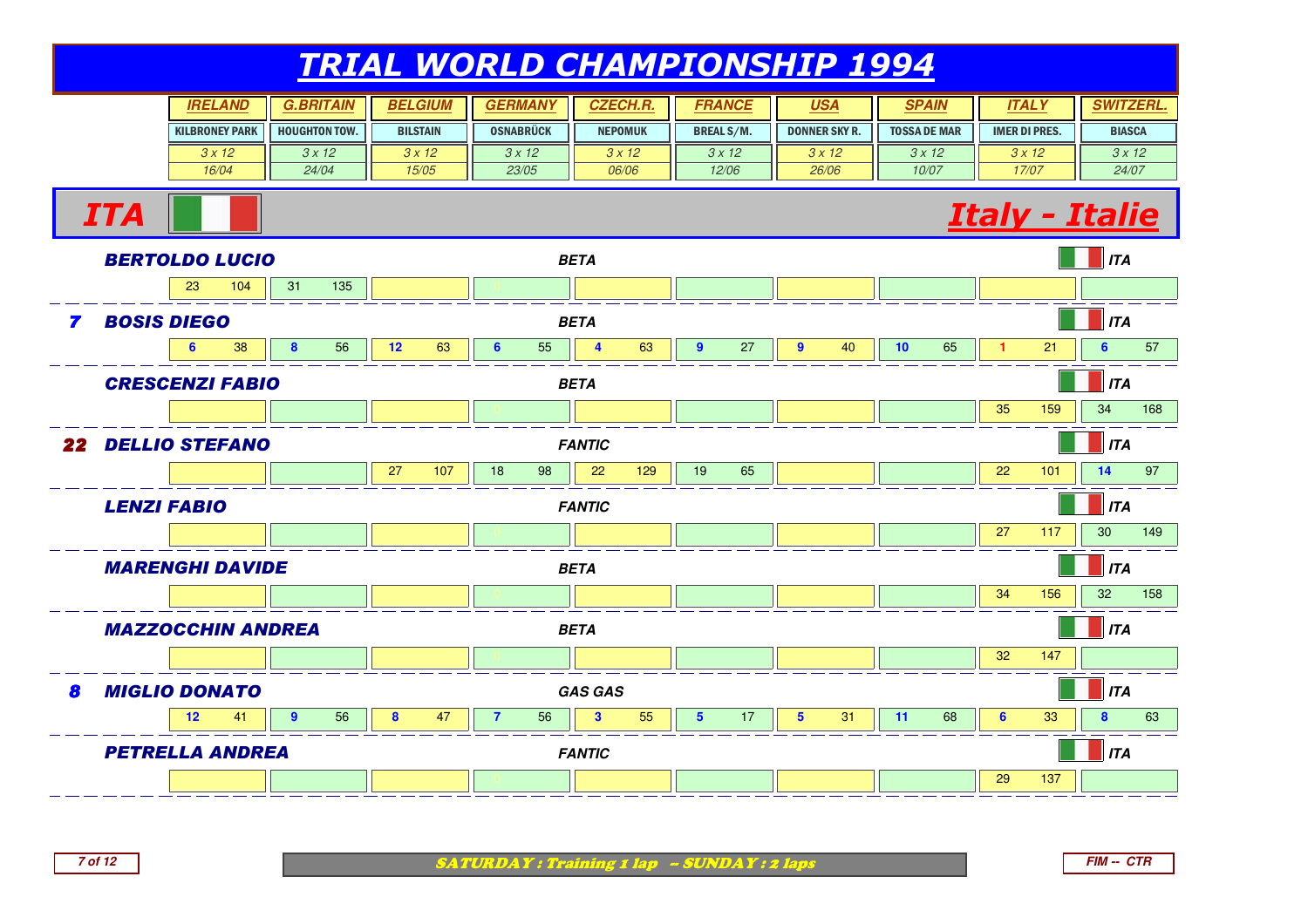

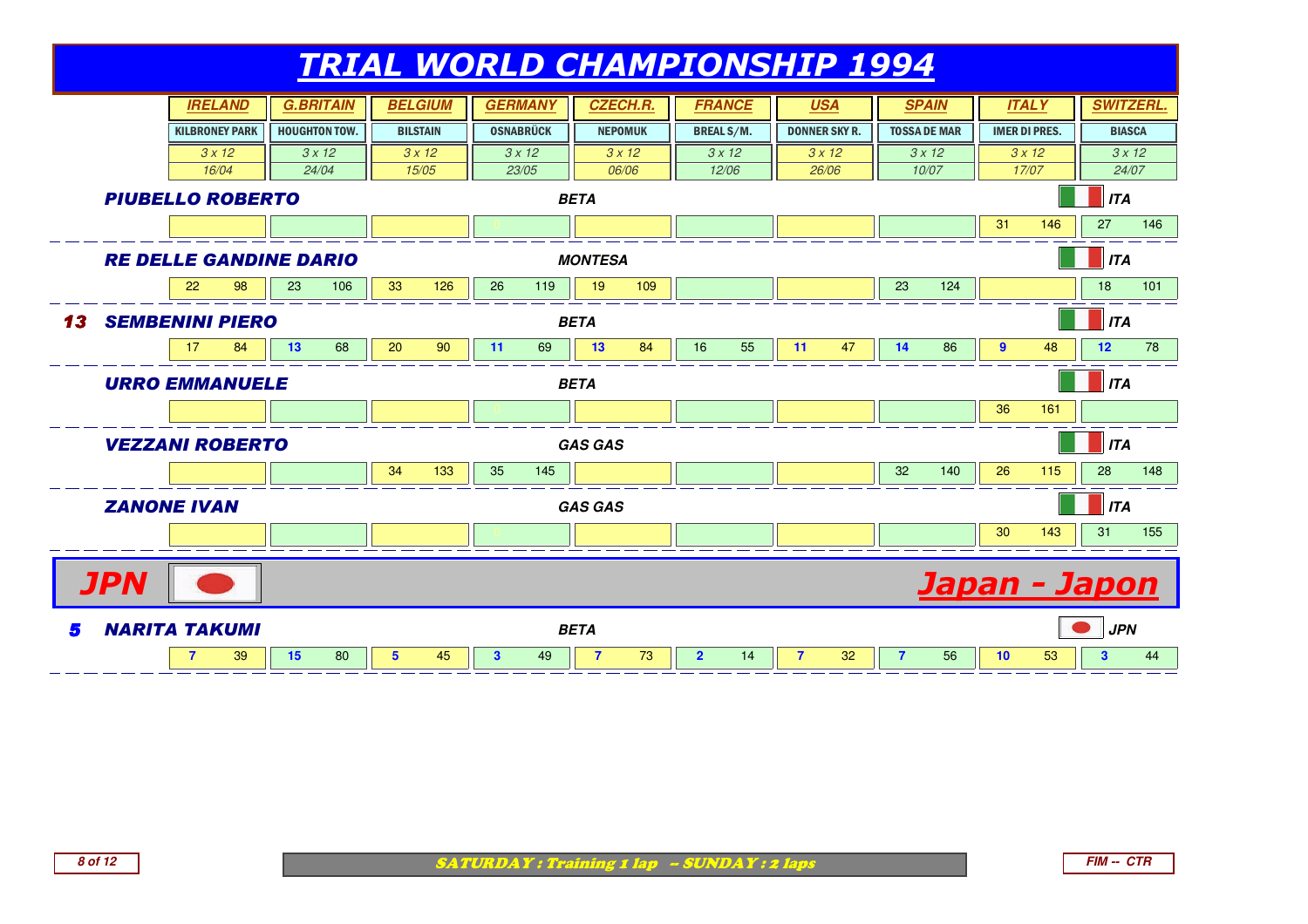#### TRIAL WORLD CHAMPIONSHIP 1994**SPAIN IRELAND G.BRITAIN BELGIUM GERMANY CZECH.R.** KILBRONEY PARK $3 \times 12$  16/04HOUGHTON TOW. BILSTAINOSNABRÜCK II NEPOMUK **FRANCE USA SPAIN ITALY SWITZERL.** BREAL S/M.DONNER SKY R. II TOSSA DE MAR IMER DI PRES. II BIASCA  $3 \times 12$  24/04 $3 \times 12$  15/05 $3 \times 12$  23/05 $3 \times 12$  06/06 $3 \times 12$  12/06 $3 \times 12$  26/06 $3 \times 12$  10/07 $3 \times 12$  17/07 $3 \times 12$  24/07**NED**  Netherlands - Pays-Bas CEPICKA JAN **SCORPA NED** <sup>0</sup> <sup>39</sup> <sup>176</sup> <sup>39</sup> <sup>180</sup> <sup>0</sup> <sup>0</sup> <sup>0</sup> <sup>0</sup> <sup>0</sup> <sup>0</sup> REIT MARCO **BETA NED** <sup>0</sup> <sup>26</sup> <sup>106</sup> <sup>25</sup> <sup>118</sup> <sup>0</sup> <sup>0</sup> <sup>0</sup> <sup>0</sup> <sup>0</sup> <sup>0</sup> VAN DEN BROEK ALEX **MONTESA NED** 18 <sup>87</sup> <sup>28</sup> <sup>130</sup> <sup>31</sup> <sup>118</sup> <sup>34</sup> <sup>144</sup> <sup>23</sup> <sup>135</sup> <sup>0</sup> <sup>0</sup> <sup>28</sup> <sup>136</sup> <sup>23</sup> <sup>104</sup> <sup>19</sup> <sup>102</sup> VAN DER LINDEN MARK**GAS GAS NED**

<sup>0</sup> <sup>37</sup> <sup>156</sup> <sup>0</sup> <sup>0</sup> <sup>0</sup> <sup>0</sup> <sup>0</sup> <sup>0</sup> <sup>0</sup>

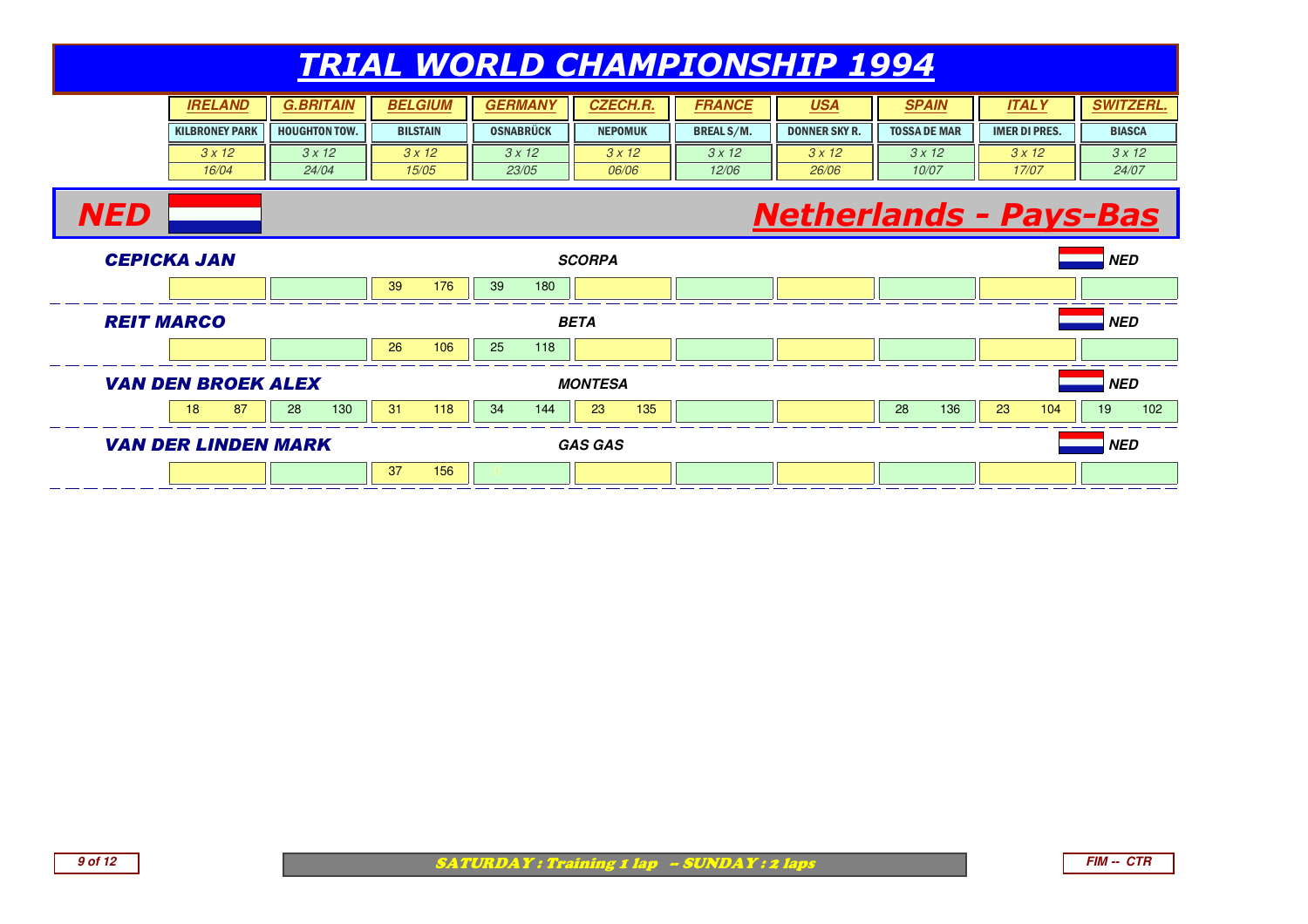| <b>IRELAND</b>        |                      | <b>BELGIUM</b>  | <b>GERMAN</b>    | <b>CZECH.R.</b> | FRANCE            | <u>USA</u>           | <b>SPAIN</b>        | ITAL Y               | <b>WIZERL.</b> |
|-----------------------|----------------------|-----------------|------------------|-----------------|-------------------|----------------------|---------------------|----------------------|----------------|
| <b>KILBRONEY PARK</b> | <b>HOUGHTON TOW.</b> | <b>BILSTAIN</b> | <b>OSNABRÜCK</b> | <b>NEPOMUK</b>  | <b>BREAL S/M.</b> | <b>DONNER SKY R.</b> | <b>TOSSA DE MAR</b> | <b>IMER DI PRES.</b> | <b>BIASCA</b>  |
| 3x12                  | 3x12                 | 3x12            | 3x12             | 3x12            | 3x12              | 3x12                 | 3x12                | 3x12                 | 3x12           |
| 16/04                 | 24/04                | 15/05           | 23/05            | 06/06           | 12/06             | 26/06                | 10/07               | 17/07                | 24/07          |

#### **Spain - Espagne**



**SPA**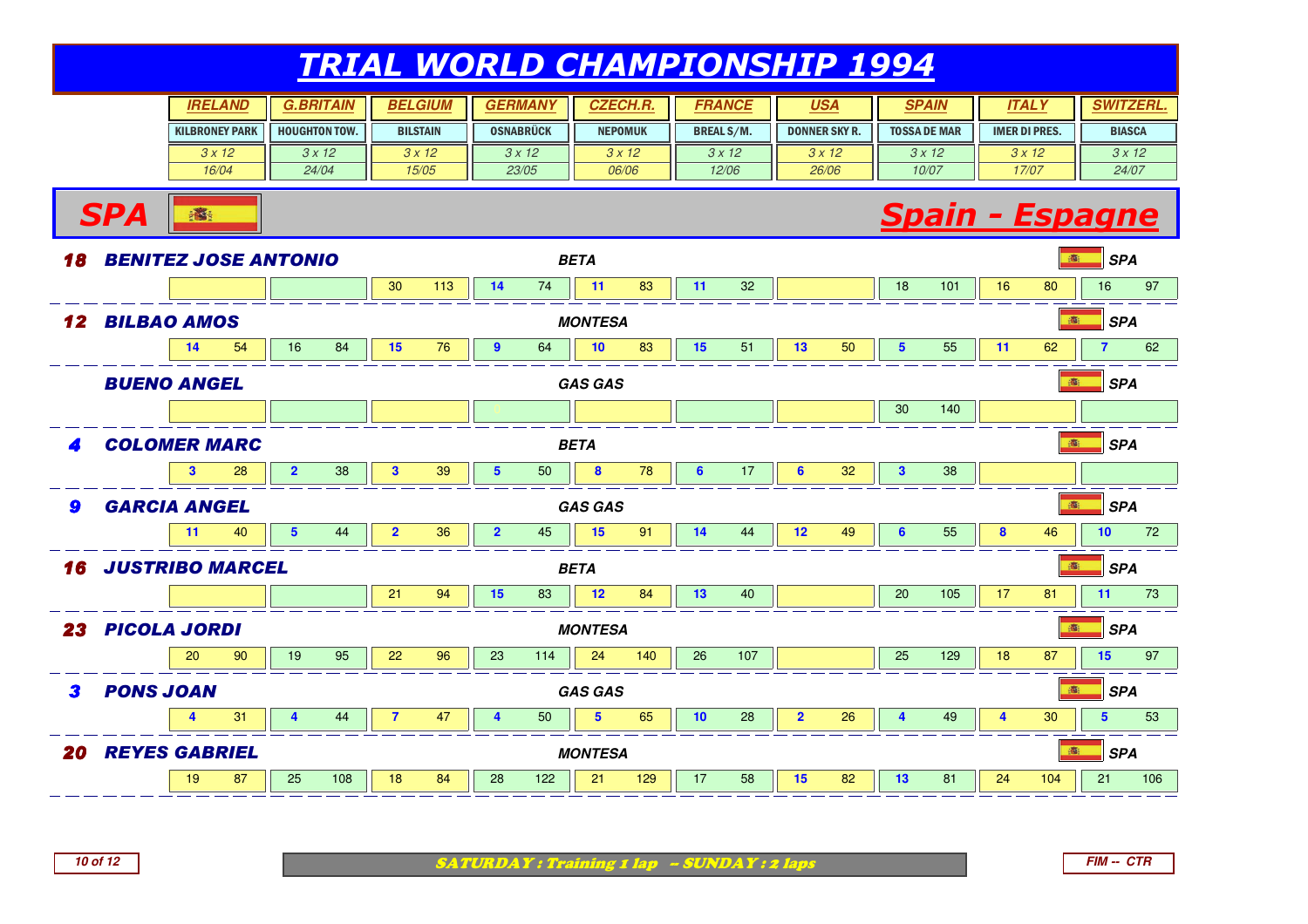